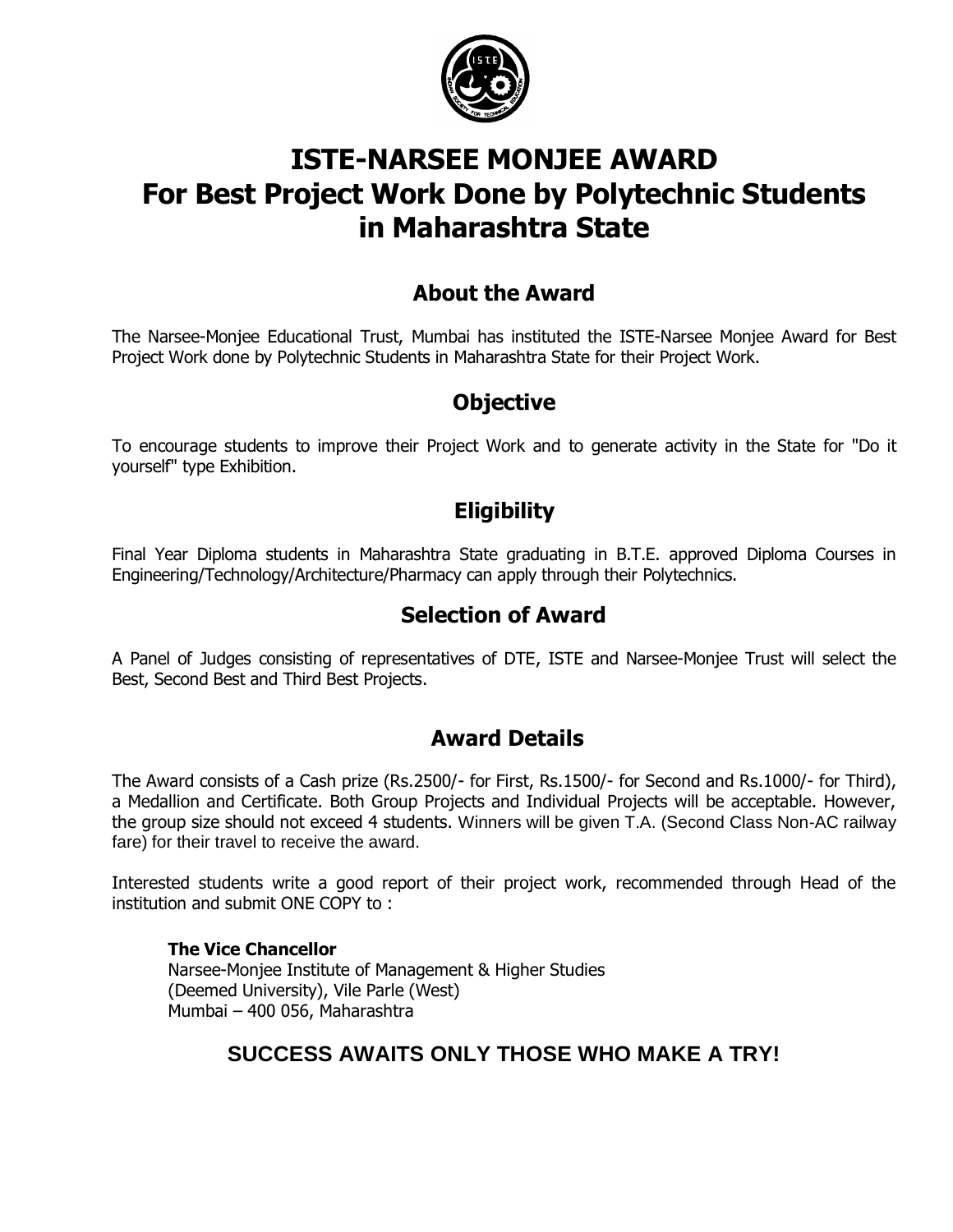### **LAST DATE FOR RECEIPT OF NOMINATION: 10-09-2016**

The results will be announced during September and Awards will be presented to the winners during the Annual Convention of ISTE Students to be held in October.

### **FOR DETAILS OF AWARD CONTACT YOUR HEAD OF DEPARTMENT OR PRINCIPAL**

**Nomination Proforma & Award details may also be downloaded from ISTE Website** [www.isteonline.in](http://www.isteonline.in/)

#### **(FOR DISPLAY ON NOTICE BOARD)**